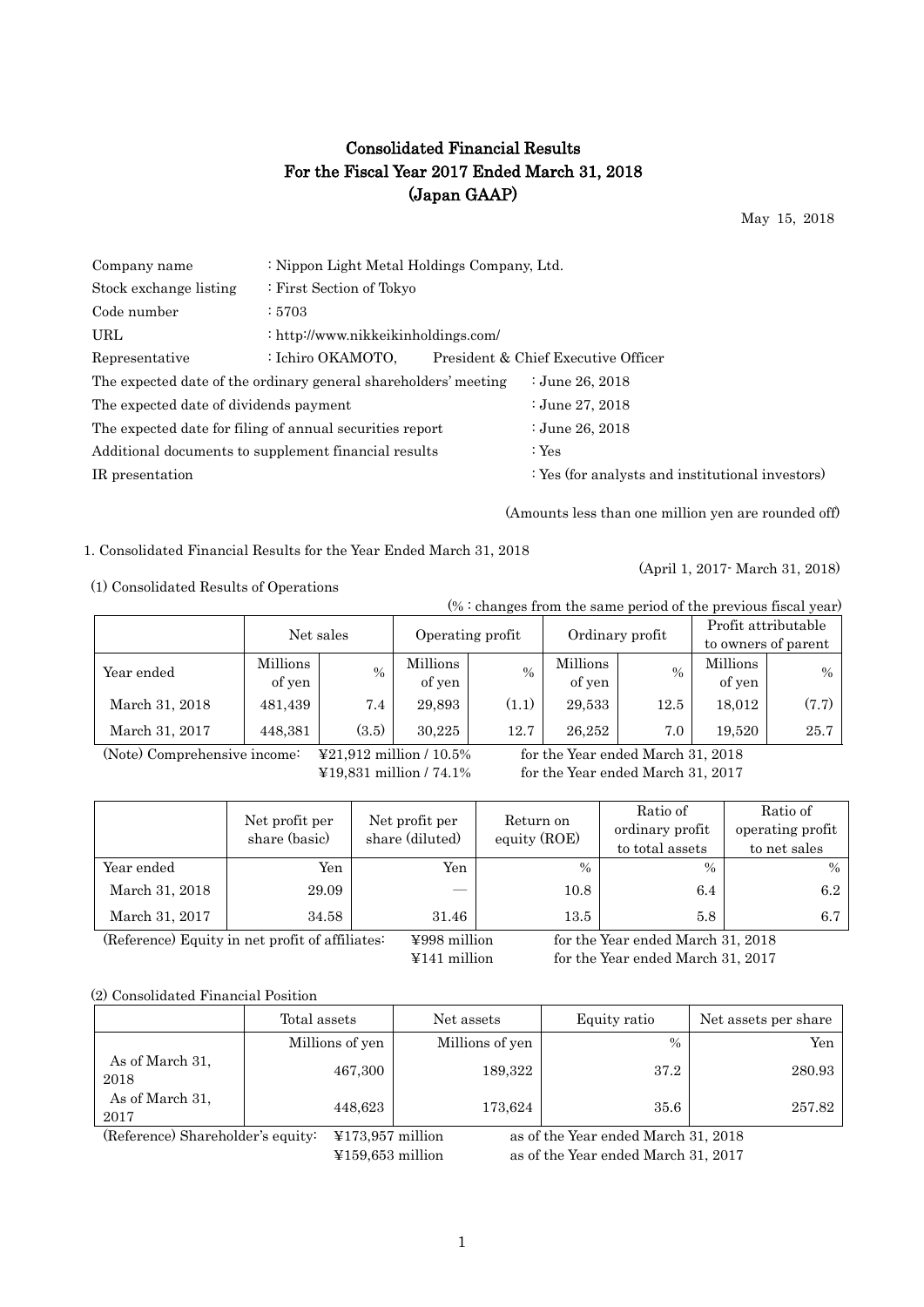(3) Consolidated Cash Flows

|                | Cash flows from<br>Cash flows from<br>operating activities<br>investing activities |                 | Cash flows from<br>financing activities | Cash and cash<br>equivalents at end of<br>the year |
|----------------|------------------------------------------------------------------------------------|-----------------|-----------------------------------------|----------------------------------------------------|
| Year ended     | Millions of yen                                                                    | Millions of yen | Millions of yen                         | Millions of yen                                    |
| March 31, 2018 | 25,868                                                                             | (14, 948)       | (17,040)                                | 30,517                                             |
| March 31, 2017 | 36,488                                                                             | (11, 887)       | (24, 432)                               | 36,286                                             |

## 2. Dividends

|                                                 |                            |                             | Annual dividends per share |              |        | Total                 |                                |                                              |  |  |
|-------------------------------------------------|----------------------------|-----------------------------|----------------------------|--------------|--------|-----------------------|--------------------------------|----------------------------------------------|--|--|
|                                                 | End of<br>first<br>quarter | End of<br>second<br>quarter | End of<br>third<br>quarter | Year-<br>end | Annual | dividends<br>(annual) | Payout ratio<br>(consolidated) | dividends to<br>net assets<br>(consolidated) |  |  |
| Year ended                                      | Yen                        | Yen                         | Yen                        | Yen          | Yen    | Millions of<br>yen    | $\frac{0}{6}$                  | $\frac{0}{0}$                                |  |  |
| March 31,<br>2017                               |                            | 3.00                        |                            | 5.00         | 8.00   | 4,729                 | 23.1                           | 3.3                                          |  |  |
| March 31,<br>2018                               |                            | 4.00                        |                            | 4.00         | 8.00   | 4,955                 | 27.5                           | 3.0                                          |  |  |
| Year ending<br>March 31,<br>2019<br>(forecasts) |                            | 4.00                        |                            | 4.00         | 8.00   |                       | 24.8                           |                                              |  |  |

## 3. Forecast of Consolidated Financial Results for the Year Ending March 31, 2019

(April 1, 2018 - March 31, 2019)

|                                         | $% :$ changes from the same period of the previous fiscal year) |               |                           |               |                    |               |                    |               |                                               |  |                         |
|-----------------------------------------|-----------------------------------------------------------------|---------------|---------------------------|---------------|--------------------|---------------|--------------------|---------------|-----------------------------------------------|--|-------------------------|
|                                         | Net sales                                                       |               |                           |               | Operating profit   |               | Ordinary profit    |               | Profit<br>attributable to<br>owners of parent |  | Net profit<br>per share |
|                                         | Millions<br>of yen                                              | $\frac{0}{0}$ | <b>Millions</b><br>of yen | $\frac{0}{0}$ | Millions<br>of yen | $\frac{0}{0}$ | Millions<br>of yen | $\frac{0}{0}$ | Yen                                           |  |                         |
| Six months ending<br>September 30, 2018 | 250,000                                                         | 9.5           | 15,000                    | 6.2           | 14,000             | 3.1           | 9.000              | 4.0           | 14.53                                         |  |                         |
| Year ending<br>March 31, 2019           | 510,000                                                         | 5.9           | 32,000                    | 7.0           | 31,000             | 5.0           | 20,000             | 11.0          | 32.30                                         |  |                         |

\*Notes

(1) Changes of important subsidiaries during the period

```
 (changes of specific subsidiaries in accordance with changes in the scope of consolidation) : None
Newly added: — (Company name : — ) Excluded : — (Company name : — )
```
(2) Changes in accounting policies and changes or restatement of accounting estimates

| (i) Changes in accounting policies caused by revision of accounting standards | : None |
|-------------------------------------------------------------------------------|--------|
| (ii) Changes in accounting policies other than (i)                            | : None |
| (iii) Changes in accounting estimates                                         | : None |

(iv) Restatement : None

(3) Number of shares outstanding (common stock)

(i) Number of shares outstanding at end of period (including treasury stock)

| $\alpha$ . The contraction of the contract of $\alpha$ interacting the contraction of $\alpha$ |                    |  |  |  |  |  |
|------------------------------------------------------------------------------------------------|--------------------|--|--|--|--|--|
| As of the Year ended March 31, 2018                                                            | 619,937,500 shares |  |  |  |  |  |
| As of the Year ended March 31, 2017                                                            | 619,937,500 shares |  |  |  |  |  |